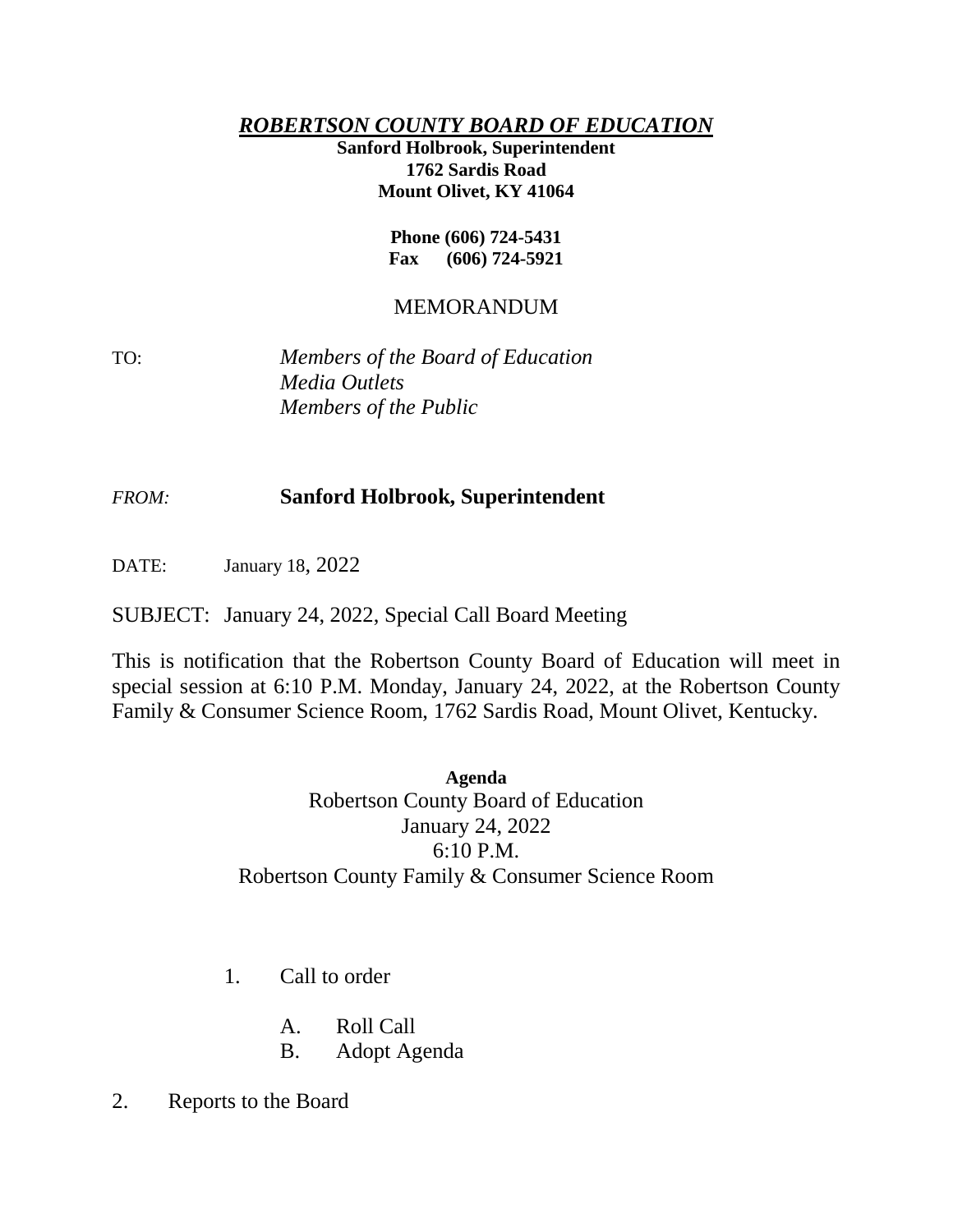- A. Asst. Supt/Principal- Mr. Slone
- B. DPP/Curriculum-Mr. Massey
- C. Board Attorney-Mrs. Estill
- D. Finance- Ms. Teegarden
- 3. Administrative Reports
	- A. Supt. Report Mr. Holbrook
- 4. Consent agenda items

General Administration

- 1. Approve board minutes:
	- a. December 20, 2021, Regular Call Board Meeting
- 2. Approve payment of bills previously mailed and/or attached. (Request)
- 3. Approve fundraisers for Robertson County School. (No Request)
- 4. Acknowledge of Travel Request (Request)
- 5. Approve out of state trip (No Request)
- 6. Approve Building Use Request (Request)
- 7. Acknowledge Personnel Actions (attachment)

Action Items:

- 1. Discuss/Consider approving Robertson County School Board Attorney for 2022.
- 2. Discuss/Consider approving Robertson County School Board Treasurer for 2022.